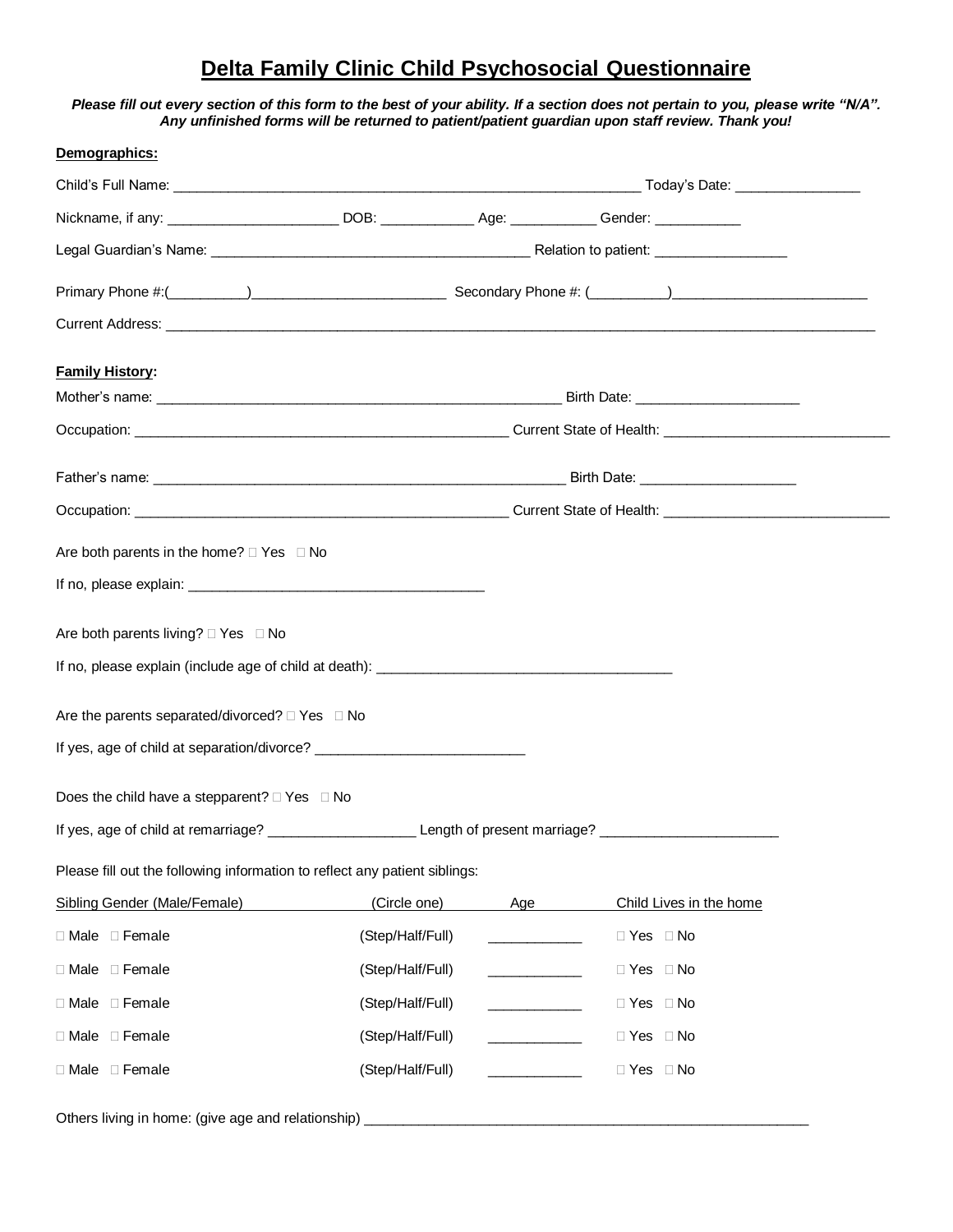## 2

## **Birth and Prenatal History:**

| Delta Family Clinic understands that birth, prenatal and developmental histories are often hard to recall, especially in cases in which no<br>abnormalities occurred and/or an extended period has passed since the birth of the child. Please fill out to the best of your ability and<br>mark unknown questions "N/A". |  |  |  |
|--------------------------------------------------------------------------------------------------------------------------------------------------------------------------------------------------------------------------------------------------------------------------------------------------------------------------|--|--|--|
| Is the child adopted? □ Yes □ No If yes, at what age? __________________________                                                                                                                                                                                                                                         |  |  |  |
| Was there a history of substance use or abuse during, prior to, or post-delivery? If yes, specify:                                                                                                                                                                                                                       |  |  |  |
| During this pregnancy, did the mother have any unusual illnesses, conditions, accidents, such as German measles, false labor spotting,<br>swelling or water retention, toxemia, RH incompatibility, diabetes, etc? If yes, please describe:                                                                              |  |  |  |
| Did the mother take any medications during pregnancy? $\Box$ Yes $\Box$ No                                                                                                                                                                                                                                               |  |  |  |
|                                                                                                                                                                                                                                                                                                                          |  |  |  |
|                                                                                                                                                                                                                                                                                                                          |  |  |  |
| Was labor induced? $\Box$ Yes $\Box$ No                                                                                                                                                                                                                                                                                  |  |  |  |
|                                                                                                                                                                                                                                                                                                                          |  |  |  |
|                                                                                                                                                                                                                                                                                                                          |  |  |  |
| Did child's head or feet come first? $\Box$ Head $\Box$ Feet                                                                                                                                                                                                                                                             |  |  |  |
|                                                                                                                                                                                                                                                                                                                          |  |  |  |
|                                                                                                                                                                                                                                                                                                                          |  |  |  |
| After birth was the child blue? $\Box$ Yes $\Box$ No Jaundiced (yellow)? $\Box$ Yes $\Box$ No Bruised or scarred? $\Box$ Yes $\Box$ No                                                                                                                                                                                   |  |  |  |
| Did the infant experience any sucking or swallowing problems? $\Box$ Yes $\Box$ No                                                                                                                                                                                                                                       |  |  |  |
| Did the infant have breathing problems? $\Box$ Yes $\Box$ No<br>Did the infant experience any feeding problems? $\Box$ Yes $\Box$ No                                                                                                                                                                                     |  |  |  |

#### **Development:**

State the approximate age at which your child hit the following milestones. If unknown, please mark "N/A":

| <b>Milestone</b>                   | <b>Age Accomplished</b> |
|------------------------------------|-------------------------|
| Held head up                       |                         |
| Sat alone                          |                         |
| Crawled                            |                         |
| Pulled up to standing position     |                         |
| Walked alone                       |                         |
| Discontinued breast/bottle feeding |                         |
| Used a spoon/fork                  |                         |
| Drank from a cup                   |                         |
| Ate solid food                     |                         |
| <b>Babbled</b>                     |                         |
| Used gestures meaningfully         |                         |
| Spoke single words                 |                         |
| Spoke in phrases                   |                         |
| Spoke in complete sentences        |                         |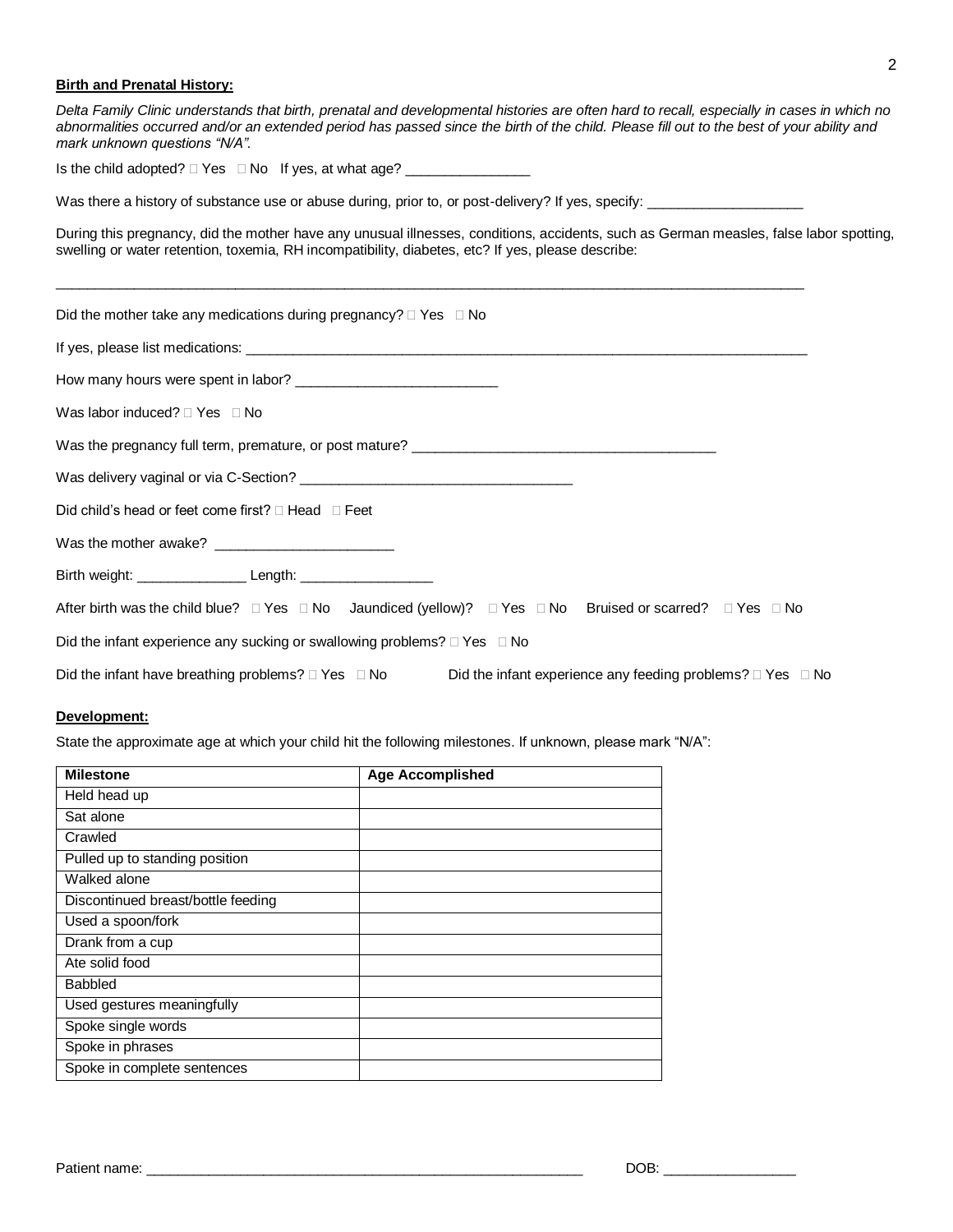| Did your child self-wean? □ Yes □ No If yes, at what age? ________________                                                       |        |                                    |        |                            |
|----------------------------------------------------------------------------------------------------------------------------------|--------|------------------------------------|--------|----------------------------|
| Did your child have special diet needs? □ Yes □ No If yes, please explain: ________________________                              |        |                                    |        |                            |
| How did the patient's growth/development compare with that of his/her siblings? (Circle one)                                     |        |                                    | Good   | Fair<br>Poor               |
| Do you see any changes occurring in your child's social development? If yes, please explain: _________________                   |        |                                    |        |                            |
| Did the child experience any potty-training issues? $\Box$ Yes $\Box$ No                                                         |        |                                    |        |                            |
|                                                                                                                                  |        |                                    |        |                            |
| Did the child experience any bladder/bowel control issues in the past? □ Yes □ No If yes, at what age did issues resolve? ______ |        |                                    |        |                            |
|                                                                                                                                  |        |                                    |        |                            |
| Does the child experience any bladder/bowel control issues currently? □ Yes □ No                                                 |        |                                    |        |                            |
| Please indicate if you child experienced any of the following:                                                                   |        |                                    |        |                            |
| <b>Measles</b><br>П                                                                                                              | $\Box$ | High fevers                        | □      | Chicken pox                |
| Head Injury<br>$\Box$                                                                                                            | $\Box$ | Mumps                              | □      | Heart disease              |
| Whooping cough<br>u                                                                                                              | $\Box$ | Rheumatic fever                    | □      | Allergies                  |
|                                                                                                                                  |        |                                    |        |                            |
| Hay fever<br>O.                                                                                                                  | $\Box$ | <b>Tuberculosis</b>                | $\Box$ | Asthma                     |
| Meningitis<br>$\Box$                                                                                                             | $\Box$ | Eczema                             | $\Box$ | Kidney disease             |
| <b>Pleurisy</b><br>O.                                                                                                            | $\Box$ | Nerve Disorder                     | □      | Muscle disorder            |
| <b>Hives</b><br>$\Box$                                                                                                           | $\Box$ | Frequent colds                     | $\Box$ | Paralysis                  |
| Croup<br>O.                                                                                                                      | $\Box$ | Cerebral palsy                     | п      | Tonsilitis                 |
| Epilepsy<br>O.                                                                                                                   | $\Box$ | Influenza                          | $\Box$ | Seizures                   |
| Earache<br>П                                                                                                                     | $\Box$ | Enlarged glands                    | $\Box$ | Hearing problems           |
| Tongue tie clip<br>$\Box$                                                                                                        | $\Box$ | Eye problems                       | 0      | Poisoning                  |
| Overweight<br>u                                                                                                                  | $\Box$ | Diphtheria                         | 0      | Underweight                |
| Typhoid<br>$\Box$<br><b>Fainting Spells</b>                                                                                      | $\Box$ | Staring spells<br>Suicide attempts | $\Box$ | <b>Dysentery</b><br>Other: |

Does your child have any handicaps (visual, auditory, speech, language, muscular)?  $\Box$  Yes  $\Box$  No

If yes, please explain: \_\_\_\_\_\_\_\_\_\_\_\_\_\_\_\_\_\_\_\_\_\_\_\_\_\_\_\_\_\_\_\_\_\_\_\_\_\_\_\_\_\_\_\_\_\_\_\_\_\_\_\_\_\_\_\_\_\_\_\_\_\_\_\_\_\_\_\_\_\_\_\_\_\_\_\_\_\_

Please describe any serious accidents or operations the child has had: \_\_\_\_\_\_\_\_\_\_\_\_\_\_\_\_\_\_\_\_\_\_\_\_\_\_\_\_\_\_\_\_\_\_\_\_\_\_\_\_\_\_\_\_\_\_\_\_\_

Is the child currently taking any prescribed medications(s)?  $\Box$  No  $\Box$  Yes

If yes, please list them below:

| <b>Drug Name</b> | Route (oral, injection, etc.) | <b>Dose</b> | <b>Frequency</b> |
|------------------|-------------------------------|-------------|------------------|
|                  |                               |             |                  |
|                  |                               |             |                  |
|                  |                               |             |                  |

Please list any long-term medications that the child no longer takes: \_\_\_\_\_\_\_\_\_\_\_\_\_\_\_\_\_\_\_\_\_\_\_\_\_\_\_\_\_\_\_\_\_\_\_\_\_\_\_\_\_\_\_\_\_\_\_\_\_\_\_\_\_

Current state of child's health:

Has this child ever experienced abuse, abandonment, neglect, trauma, or exploitation in any way?  $\Box$  Yes  $\Box$  No

If yes, please explain: \_\_

Patient name: \_\_\_\_\_\_\_\_\_\_\_\_\_\_\_\_\_\_\_\_\_\_\_\_\_\_\_\_\_\_\_\_\_\_\_\_\_\_\_\_\_\_\_\_\_\_\_\_\_\_\_\_\_\_\_\_ DOB: \_\_\_\_\_\_\_\_\_\_\_\_\_\_\_\_\_

3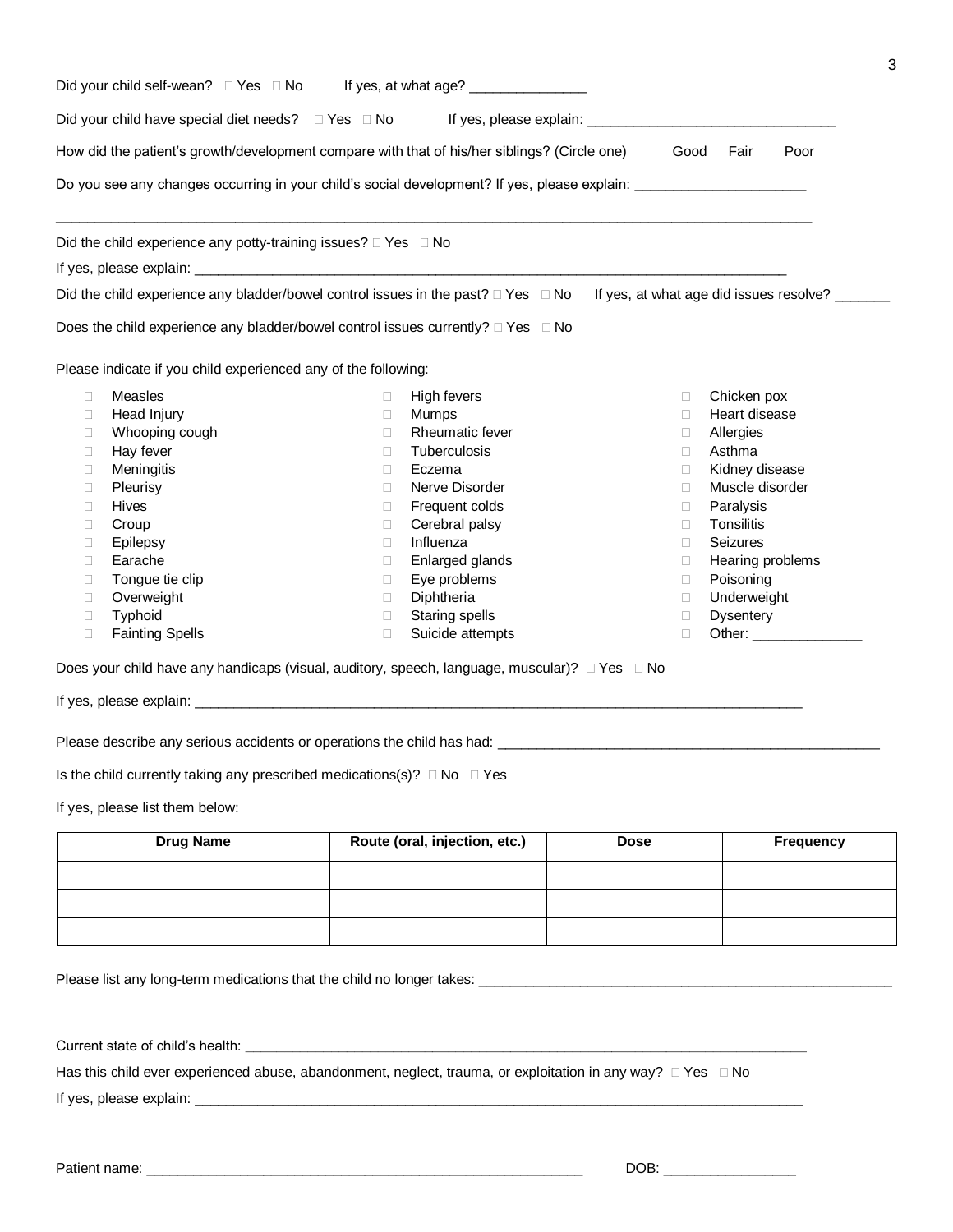| Is there excessive snacking? $\Box$ Yes $\Box$ No                                                                                                                                                                                                                                                                                                                 | Excessive sugar eaten? $\Box$ Yes $\Box$ No                                                                                                                                                                                                                                                                                                                                                                                          |  |  |  |
|-------------------------------------------------------------------------------------------------------------------------------------------------------------------------------------------------------------------------------------------------------------------------------------------------------------------------------------------------------------------|--------------------------------------------------------------------------------------------------------------------------------------------------------------------------------------------------------------------------------------------------------------------------------------------------------------------------------------------------------------------------------------------------------------------------------------|--|--|--|
|                                                                                                                                                                                                                                                                                                                                                                   |                                                                                                                                                                                                                                                                                                                                                                                                                                      |  |  |  |
| Please check the corresponding lines if your child is described by any of the following:                                                                                                                                                                                                                                                                          |                                                                                                                                                                                                                                                                                                                                                                                                                                      |  |  |  |
| Very active<br>$\Box$<br>Frequent accidents, tripping, falling<br>$\Box$<br>Very calm, quiet<br>$\Box$<br>Loses balance easily<br>$\Box$<br>Restless<br>$\Box$<br>Unusual walk<br>$\Box$<br>Difficulty sitting still<br>П.<br>Right-handed<br>$\Box$<br>Nervous or tense<br>П<br>Left-handed<br>$\Box$<br>Affectionate<br>П.<br>Uses both hands alternately<br>П. | Has handedness been changed?<br>$\Box$<br>Frequently ill<br>$\Box$<br>Easily angered<br>$\Box$<br>Grew rapidly<br>$\Box$<br>Cries easily<br>$\Box$<br>Grew slowly<br>$\Box$<br>Frequent mood changes<br>$\Box$<br>Difficulties chewing or swallowing<br>$\Box$<br>Rocks body back & forth when sitting<br>$\Box$<br>Long periods of little or no growth<br>$\Box$<br>Speech difficulties<br>$\Box$<br>Rocks body when standing<br>П. |  |  |  |
| Poor eating habits<br>Good natured<br>$\Box$<br>П.<br>Uncontrolled facial jerks<br>$\Box$<br>Clumsy, awkward<br>$\Box$<br>Please describe any of the previous items you feel are of concern: _________________________________                                                                                                                                    |                                                                                                                                                                                                                                                                                                                                                                                                                                      |  |  |  |

Does the child experience mood changes without obvious cause?  $\Box$  Yes  $\Box$  No

Does the child experience mood cycling (i.e. mood swings that quickly go from low to high and back again, and occur over periods of a few days and sometimes even a few hours)?  $\Box$  Yes  $\Box$  No

Please check off any of the following symptoms/areas of concern your child is experiencing:

|        | Grief/Loss                                        | П | Pain                   |
|--------|---------------------------------------------------|---|------------------------|
|        | <b>Obsessive Compulsive</b>                       |   | <b>Stress</b>          |
|        | Behavior                                          | П | Education              |
|        | <b>Post-Traumatic Stress</b>                      | П | Drug abuse             |
|        | Disorder                                          | П | Friends                |
| $\Box$ | Conduct Issues (Child)                            |   | Stomach/Bowel Trouble  |
|        | Mood Instability                                  | П | Legal Matters          |
|        | <b>Prior or Current</b><br>Physical/Verbal/Sexual | П | Inability to relax     |
|        | Abuse                                             |   | Self-control           |
| П      | <b>Prior or Current</b>                           | П | Shyness                |
|        | Suicidal/Homicidal Ideation                       | П | <b>Marital Issues</b>  |
|        | Depression                                        | П | Headaches              |
|        | Substance Abuse                                   | П | <b>Health Problems</b> |
|        | Academic Issues/Learning                          | П | Alcohol Use            |
|        | Disability                                        | П | Ambition               |
|        | Decision Making                                   |   |                        |
|        |                                                   |   |                        |

- Concentration
- Nightmares
- Divorce/Separation

4

- Memory issues
- Temper tantrums
- Confusion/Indecision
- Loneliness
- □ Appetite/Eating
- □ Sleep issues
- Anxiety/fearfulness
- □ Energy levels
- Depression/sadness
- Guilt/shame
- □ Thoughts of self-harm
- □ Feelings of inadequacy

#### **Education:**

| Current grade level in school (K-12)? ________<br>Average grades received last term: ________ | Now: |
|-----------------------------------------------------------------------------------------------|------|
|                                                                                               |      |
|                                                                                               |      |
| Patient name:                                                                                 | DOB: |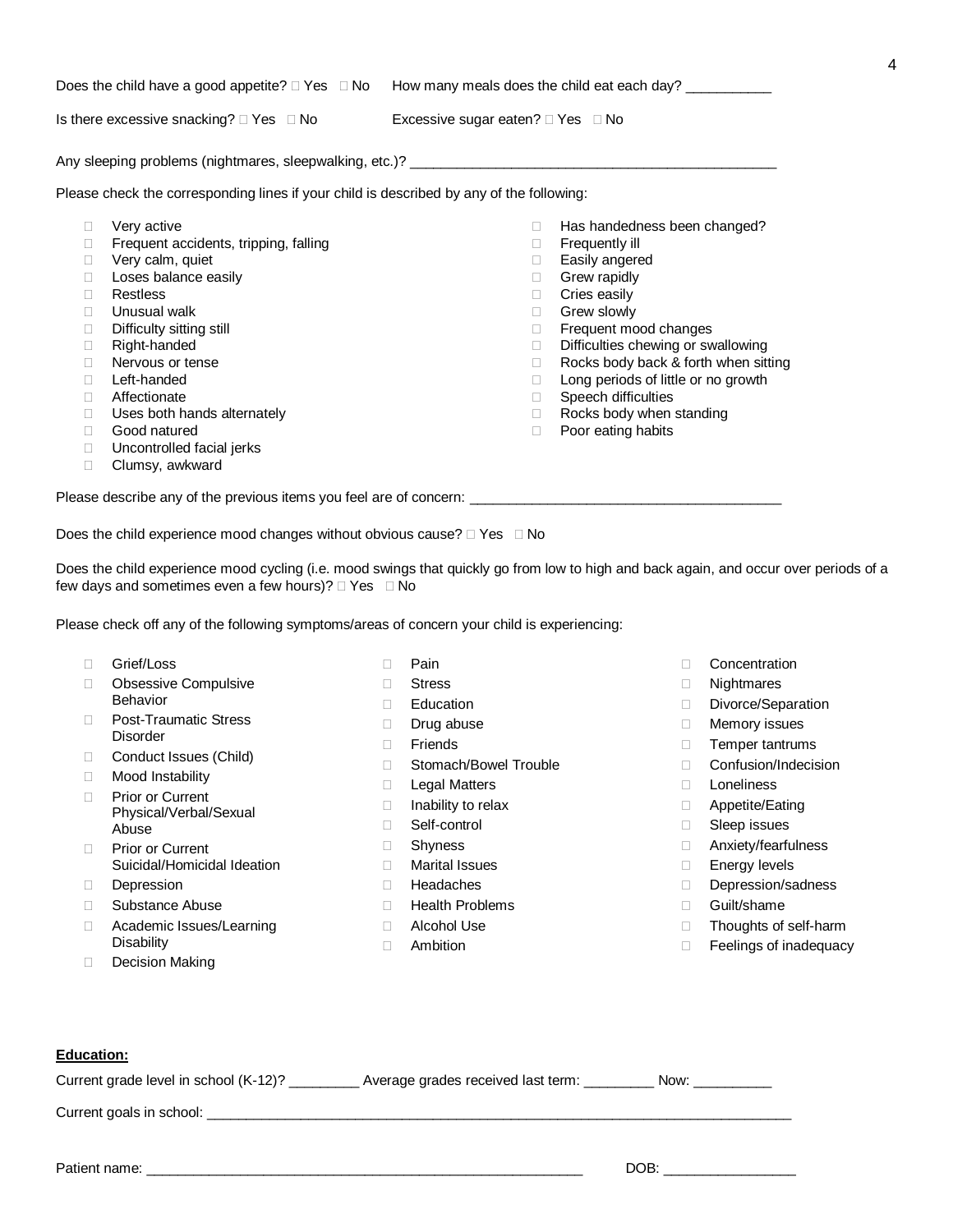| Parent and/or Legal Guardian Signature                                                                                                                                                                | Date                        |  |  |  |  |  |  |
|-------------------------------------------------------------------------------------------------------------------------------------------------------------------------------------------------------|-----------------------------|--|--|--|--|--|--|
| Parent and/or Legal Guardian Name (Printed)                                                                                                                                                           | Date                        |  |  |  |  |  |  |
| What else would you like to tell us or think we should know about this patient and their current difficulties?                                                                                        |                             |  |  |  |  |  |  |
|                                                                                                                                                                                                       |                             |  |  |  |  |  |  |
| Please specify why the child is being referred. State any questions you would like answered:                                                                                                          |                             |  |  |  |  |  |  |
| Does your child have any history of being removed from your care and placed in Foster Care? □ Yes □ No                                                                                                |                             |  |  |  |  |  |  |
| Has there ever been a time your child has been arrested and appeared in Juvenile Court? $\Box$ Yes $\Box$ No                                                                                          |                             |  |  |  |  |  |  |
| Juvenile History:                                                                                                                                                                                     |                             |  |  |  |  |  |  |
| <b>Duration of Treatment</b><br>Therapist/Agency                                                                                                                                                      | <b>Reason for Treatment</b> |  |  |  |  |  |  |
| Please list any therapists and agencies the child has been in treatment with (inpatient or outpatient) as well as the beginning and<br>ending dates of treatment and the reason for treatment:        |                             |  |  |  |  |  |  |
| Previous Psychological Treatment:                                                                                                                                                                     |                             |  |  |  |  |  |  |
|                                                                                                                                                                                                       |                             |  |  |  |  |  |  |
| Has child ever been in trouble due to stealing? □ Yes □ No Use of drugs/alcohol? □ Yes □ No                                                                                                           |                             |  |  |  |  |  |  |
| When did suspensions begin? Grade: ____________                                                                                                                                                       |                             |  |  |  |  |  |  |
|                                                                                                                                                                                                       |                             |  |  |  |  |  |  |
| Any problems in school behavior reported to you by teachers? $\Box$ Yes $\Box$ No                                                                                                                     |                             |  |  |  |  |  |  |
|                                                                                                                                                                                                       |                             |  |  |  |  |  |  |
| Special Education? $\square$ Yes $\square$ No If yes, at what grade did Special Education begin?  _______ End? ________<br>Has the child ever been held back or skipped a grade? $\Box$ Yes $\Box$ No |                             |  |  |  |  |  |  |
|                                                                                                                                                                                                       |                             |  |  |  |  |  |  |

 $DOB:$ 

|  | Patient name: |  |
|--|---------------|--|
|--|---------------|--|